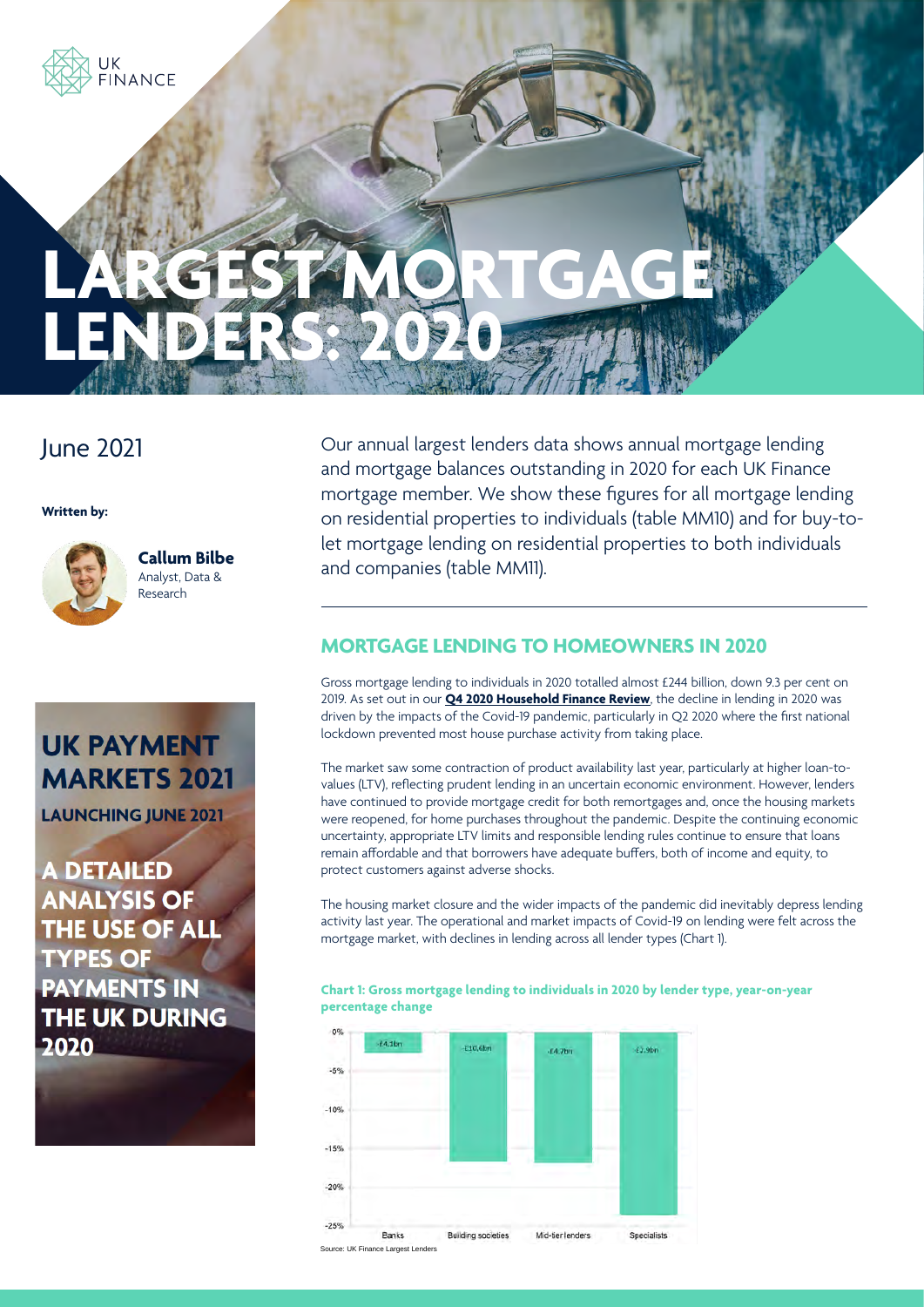## **RINGFENCING CONTINUES TO HAVE AN IMPACT, BUT THE MARKET REMAINS DIVERSE**

While lending levels have fallen across the market, those seen across the largest financial institutions are smaller in relative terms than those seen elsewhere. As we set out in our 2019 data release, a potential factor in the recent increases in market share for the largest lenders was the introduction of ringfencing on January 1st 2019.

Ringfencing means that retail banking is separated entirely from investment banking activities within the largest lenders. Retail deposits can only be used for funding other retail banking activities, such as mortgage lending or personal loans and overdrafts.

Deposit levels in ringfenced banks (Chart 2) have grown gradually from £600 billion in 2010 to over £800 billion at the start of 2019. These deposit levels in retail banking are on average higher than lending levels. The increases seen in retail deposits balances of the largest banks have resulted in increased mortgage lending.

This increase in supply of mortgage credit initially led to a gradual decrease in mortgage pricing throughout 2019 and into early 2020 (Chart 3), a trend further fuelled by competition from mid-tier lenders and larger building societies.

The average interest rate of new mortgages has since risen, from mid-2020 through to 2021, as the stamp duty holiday introduced in July 2020 has increased demand for mortgages. However, average pricing in 2021 remains at the historically low levels seen over the past two years.

As a result of this increase in supply arising from ringfencing, we have seen the market share of the largest banks increase over the past two years (Chart 4). This follows a period of decline in market share for these lenders from 2009-2017 driven by an increased number of new lenders from different sectors entering the market or expanding their existing lending.

It is important to note that, while the market share of the largest banks has increased in 2019 and 2020, these are still relatively small increases and ultimately the mortgage market remains more diverse and competitive than it has been historically.

#### **Chart 2: Level of personal deposits for all ringfenced banks, £ million**



throughout 2019 and into early 2020 (Chart 3), a trend further fuelled by competition from mid-tier

#### **Chart 3: Mortgage rates for new mortgages**



share for these lenders from 2009-2017 driven by an increased number of new lenders from different

#### Chart 4: Market share of largest UK banks for gross 2020, these are still relatively small increases and ultimately the mortgage market remains more diverse and competitive than it has been historically. **mortgage lending to individuals**



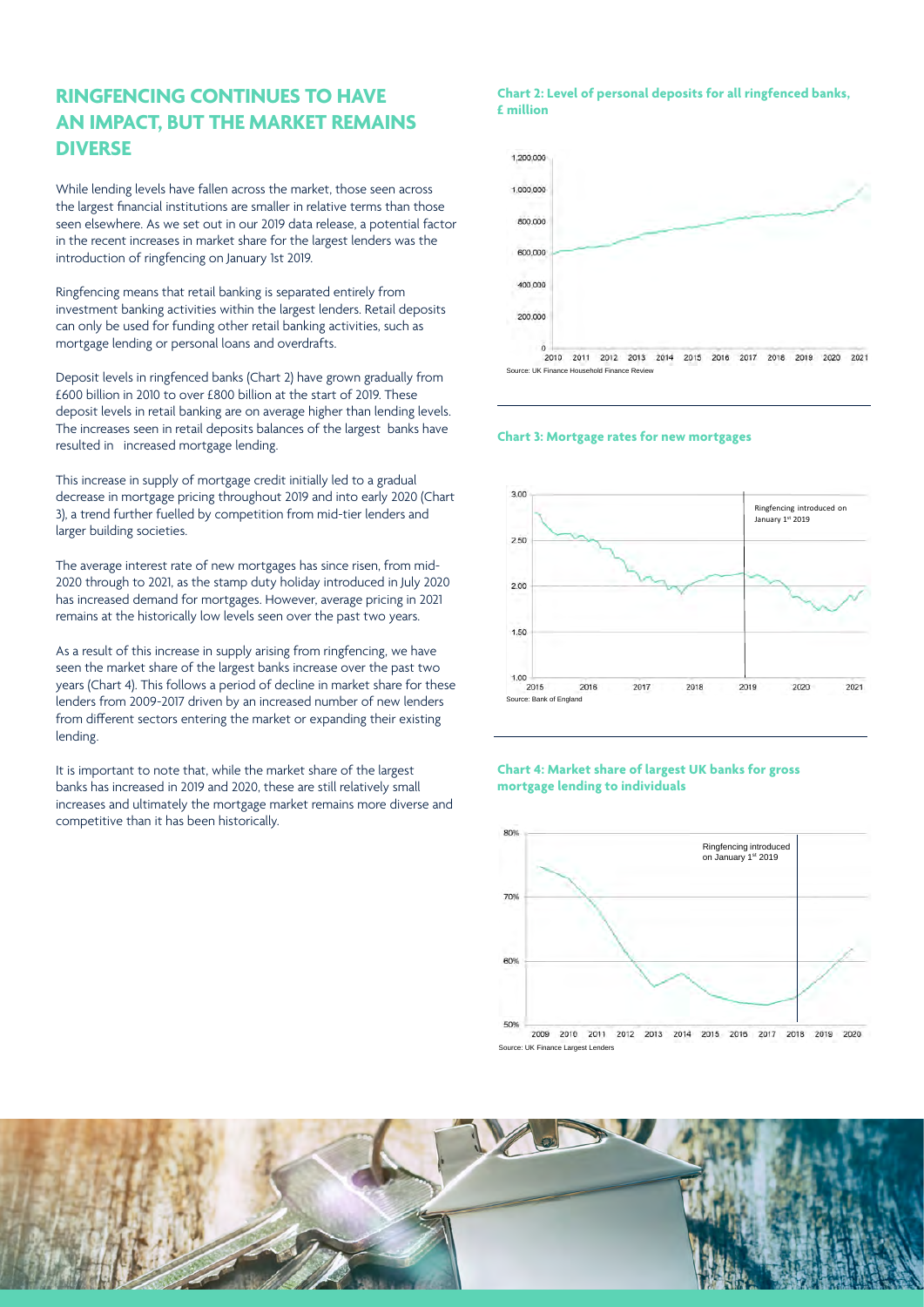### **COVID-19 IMPACT ON SPECIALIST LENDING**

While ringfencing helps to explain some of the differences in lending volumes between ringfenced banks, building societies and mid-tier lenders, it does not account for the declines in lending in the specialist sector, which are larger than in other sectors. Specialist lenders play an important part in the mortgage market, operating in niche areas and catering for borrowers where underwriting is often more complex. The contraction in specialist lending does not appear to be related to movement away from any specific specialist markets. This decline in lending instead likely relates to factors that impacted the specialist sector as a whole in 2020, for example falls in higher loan-to-value lending (seen across the entire mortgage market) and more limited access to wholesale funding support immediately following the shutdown of the mortgage market in April.

There are examples of this in lending to self-employed borrowers (where underwriting these loans can be harder, partly due to challenges in evidencing income) and lending on lifetime loans (made more difficult by logistical issues presented through the Covid-19 pandemic), which are two prominent parts of specialist lending. There were 60,000 homeowner purchases by self-employed borrowers in 2020, a decline of around 10,000 loans or 15 per cent compared with 2019. Similarly, there were over 41,000 new lifetime loans completed in 2020, representing a decline of around 2,900 loans (seven per cent) compared to 2019. The decreases in lending across these markets are broadly in line with declines in lending across the wider mainstream market, demonstrating that the specialist sector has continued to service borrowers with more complex needs throughout the pandemic. Additionally, the declines in specialist lending are from a low base, as shown in Chart 5, so contractions in this sector appear more pronounced than in other sectors when viewed in percentage terms.

#### **Chart 5: Gross mortgage lending to individuals by lender type, £bn**



### **BUY-TO-LET MORTGAGE LENDING IN 2020**

Gross buy-to-let mortgage lending to individuals and companies in 2020 totalled £38.1 billion, down 12.4 per cent on 2019. There were some differences in lending in the buy-to-let sector compared with the wider mortgage sector, as shown in Chart 6, with lending by the largest banks increasing slightly on the year prior. These increases reflect significantly higher demand (due to the stamp duty holiday) offsetting the decline in lending during the Q2 housing market shutdown. As with the residential sector, it is likely that the impacts of ringfencing on the mortgage market contributed to differences in lending between larger lenders and the rest of the market. The market share of the largest banks also increased in this sector, with an increase of five percentage points compared with 2019. However, these lenders only make up 38 per cent of all buy-to-let lending, with the buy-to-let market overall remaining diverse and competitive.

**Chart 6: Gross buy-to-let mortgage lending to individuals and companies in 2020 by lender type, year-on-year percentage change**



Source: UK Finance Largest Lenders